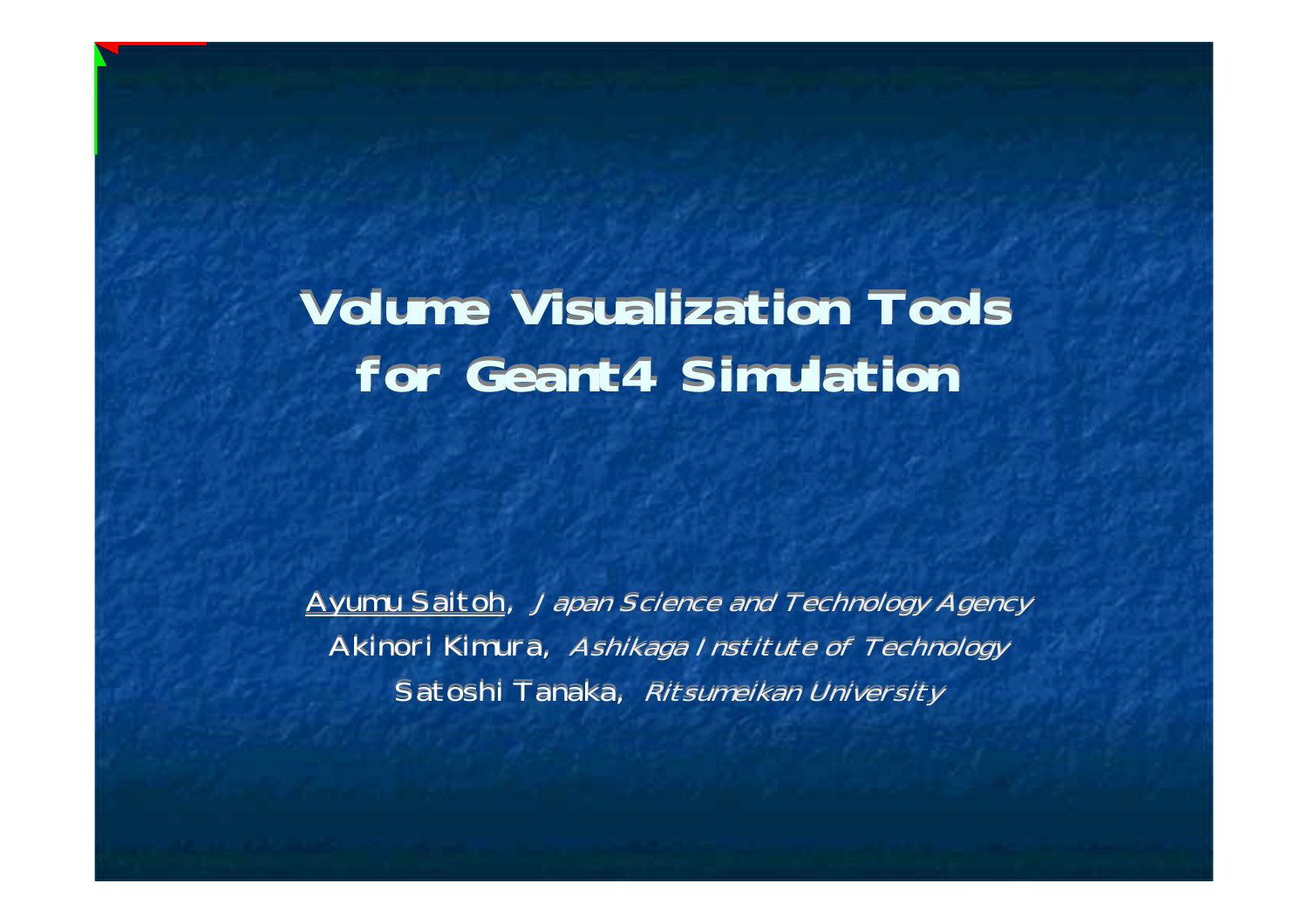## **Background and Purpose**

┑ Geant4 toolkit has been utilized for many medical Geant4 toolkit has been utilized for many medical physics applications. physics applications.

- П **Existing visualization tool of Geant4** 
	- Surface rendering Surface rendering
	- ٦ There is no visualization tool for volume rendering There is no visualization tool for volume rendering

#### ┑ Developed visualization tool Developed visualization tool

- **It has a capabilities of** 
	- volume rendering volume rendering
	- fusion of modality image and calculated dose distribution. fusion of modality image and calculated dose distribution.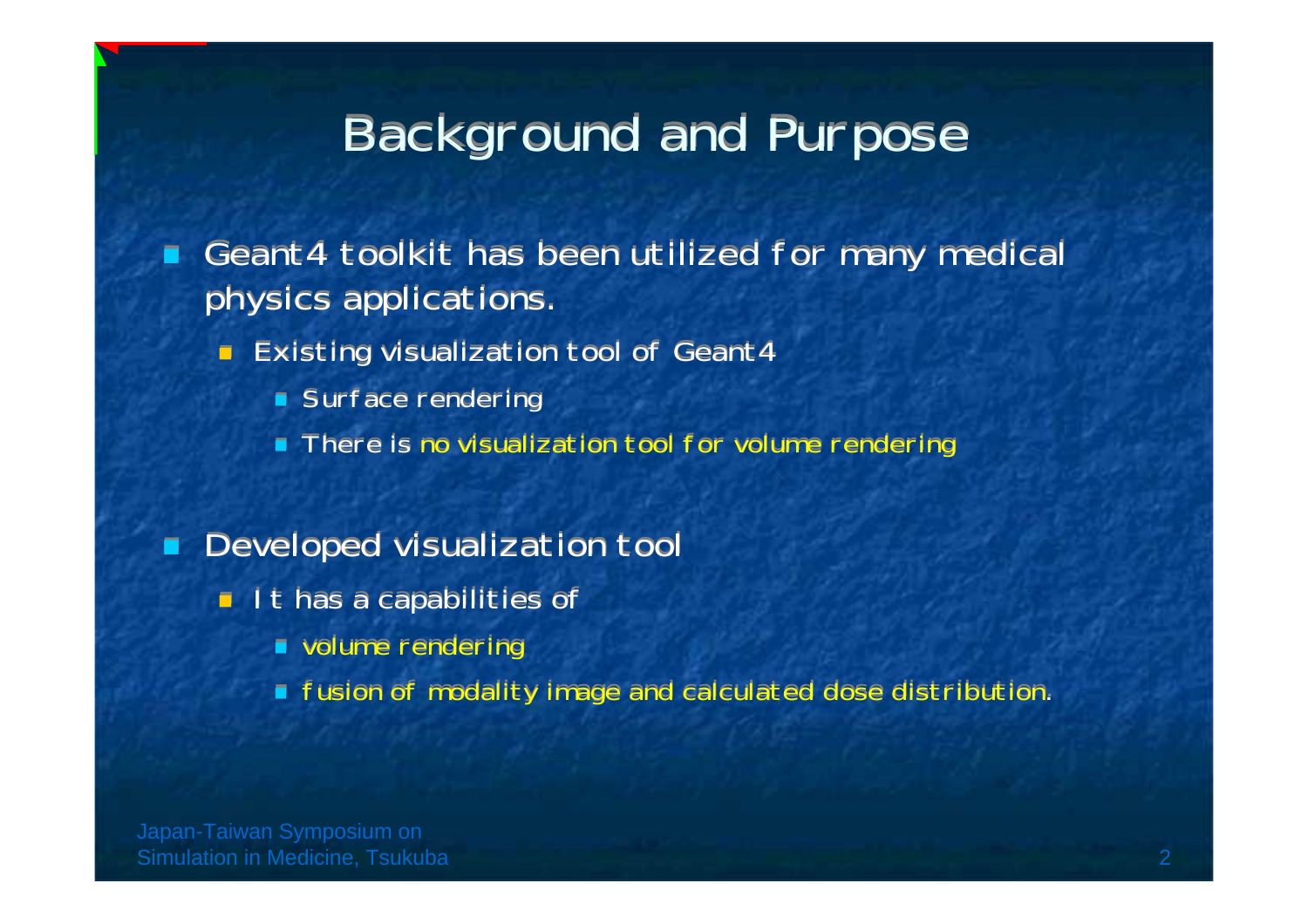#### Standard Geant4 Visualization Standard Geant4 Visualization----- surface rendering ----- surface rendering

┑ ■ Proton irradiation events in Geant4 visualized by the OpenGL driver visualized by the OpenGL driver



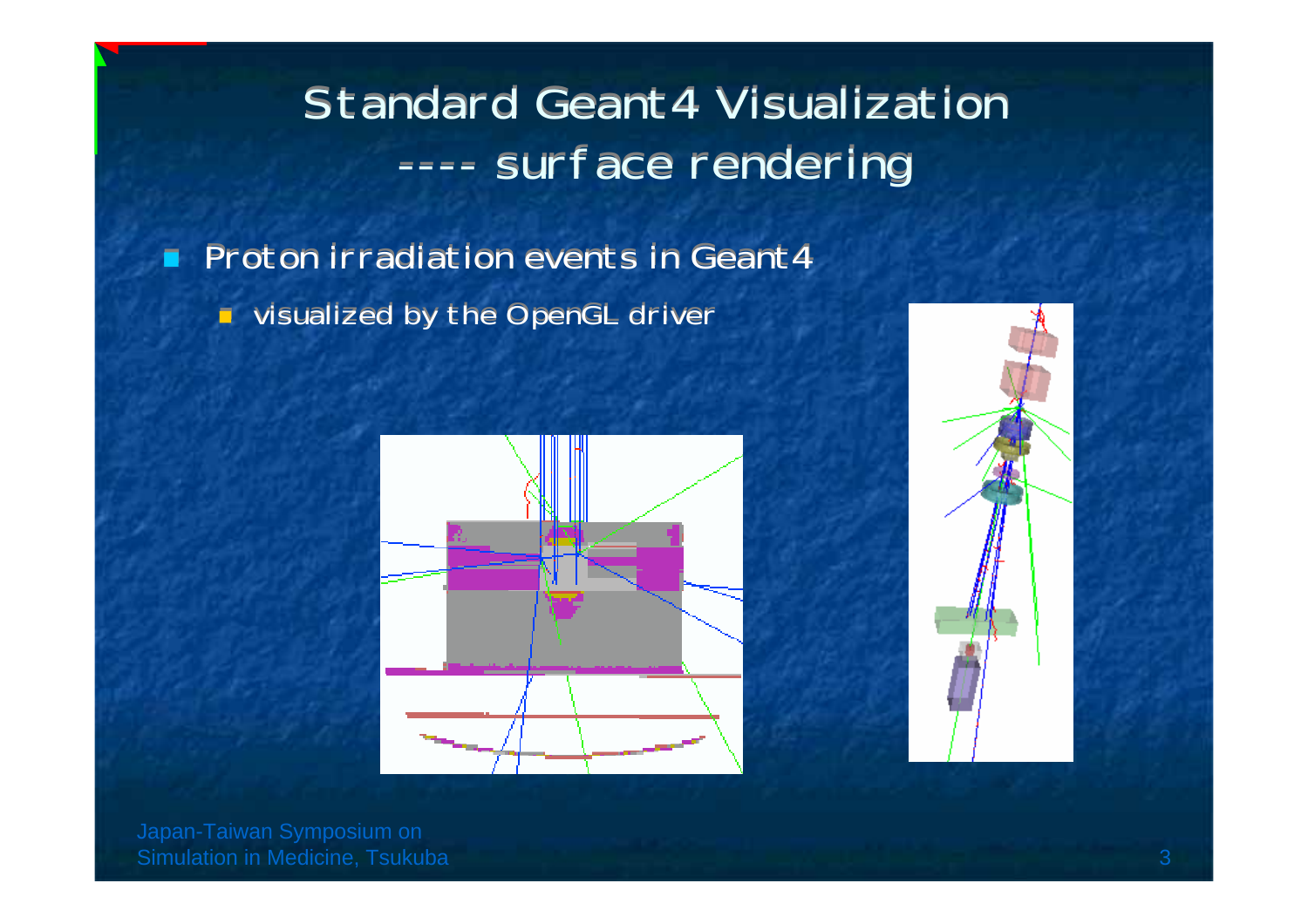### Visualization Tool for volume rendering

#### ┑ gMocren gMocren

- П ■ High-quality volume rendering of Geant4 medical simulation
- П Simultaneous visualization of a complex modality image and a Simultaneous visualization of a complex modality image and a calculated dose distribution calculated dose distribution
- П **Enough Fast Interactive visualization**

### **It is useful for debugging and extract intuitive** information. information.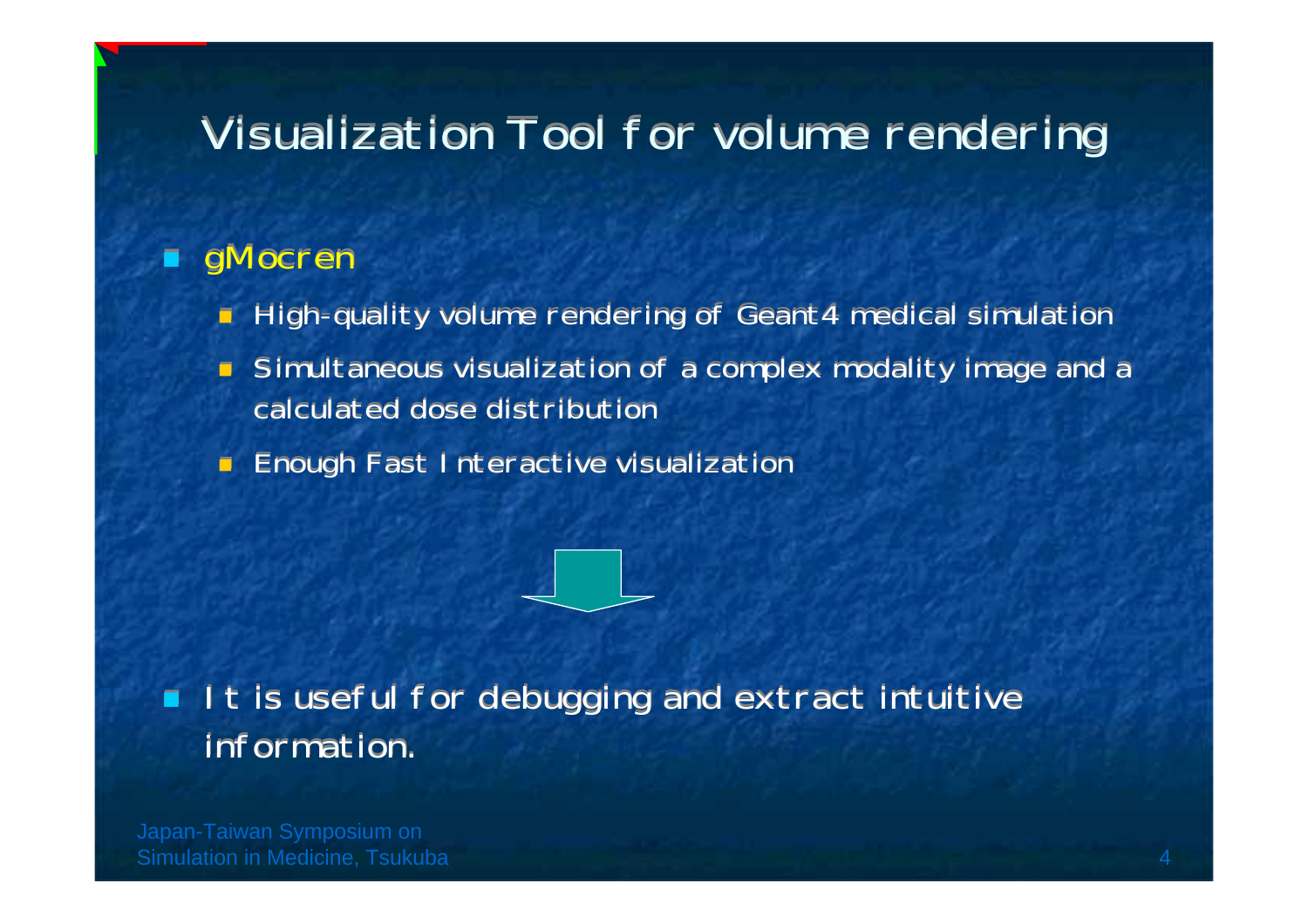## Appearance

Tool buttonsData information MPR contrast 3D Resolution 3D Light 3D ResetData Selection

View directions

#### image setting

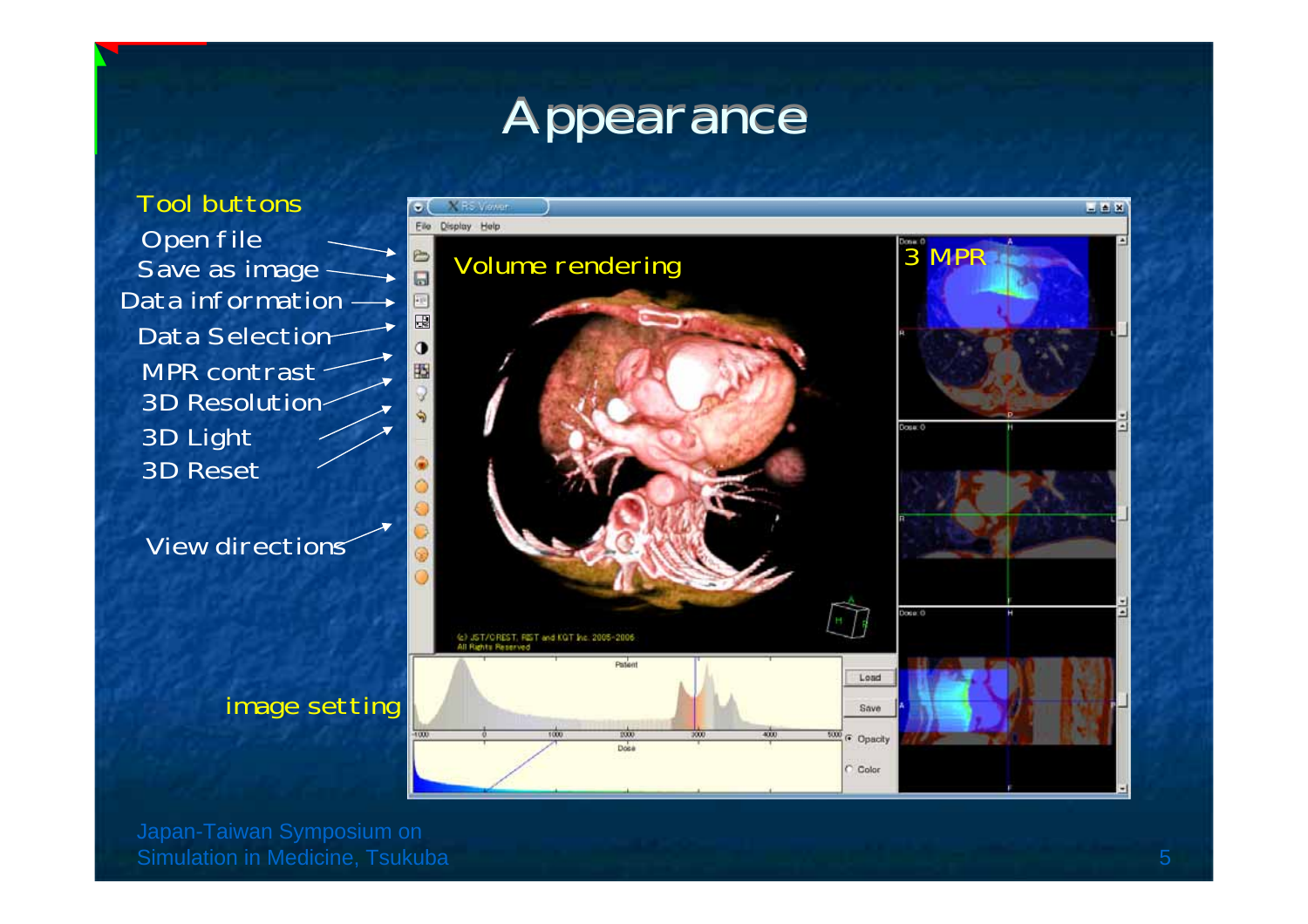## Appearance



Π **Three panes** 

Volume rendering, MPR and image setting panes Volume rendering, MPR and image setting panes

- Volume rendering Volume rendering
	- A ray-casting method with an early termination technique A ray-casting method with an early termination technique
- MPR (Multi-Planner Reformat) MPR (Multi-Planner Reformat)
	- Three directions Three directions
- **I** Image setting

Transfer functions and color maps of the volume rendering Transfer functions and color maps of the volume rendering

Simulation in Medicine, Tsukuba 6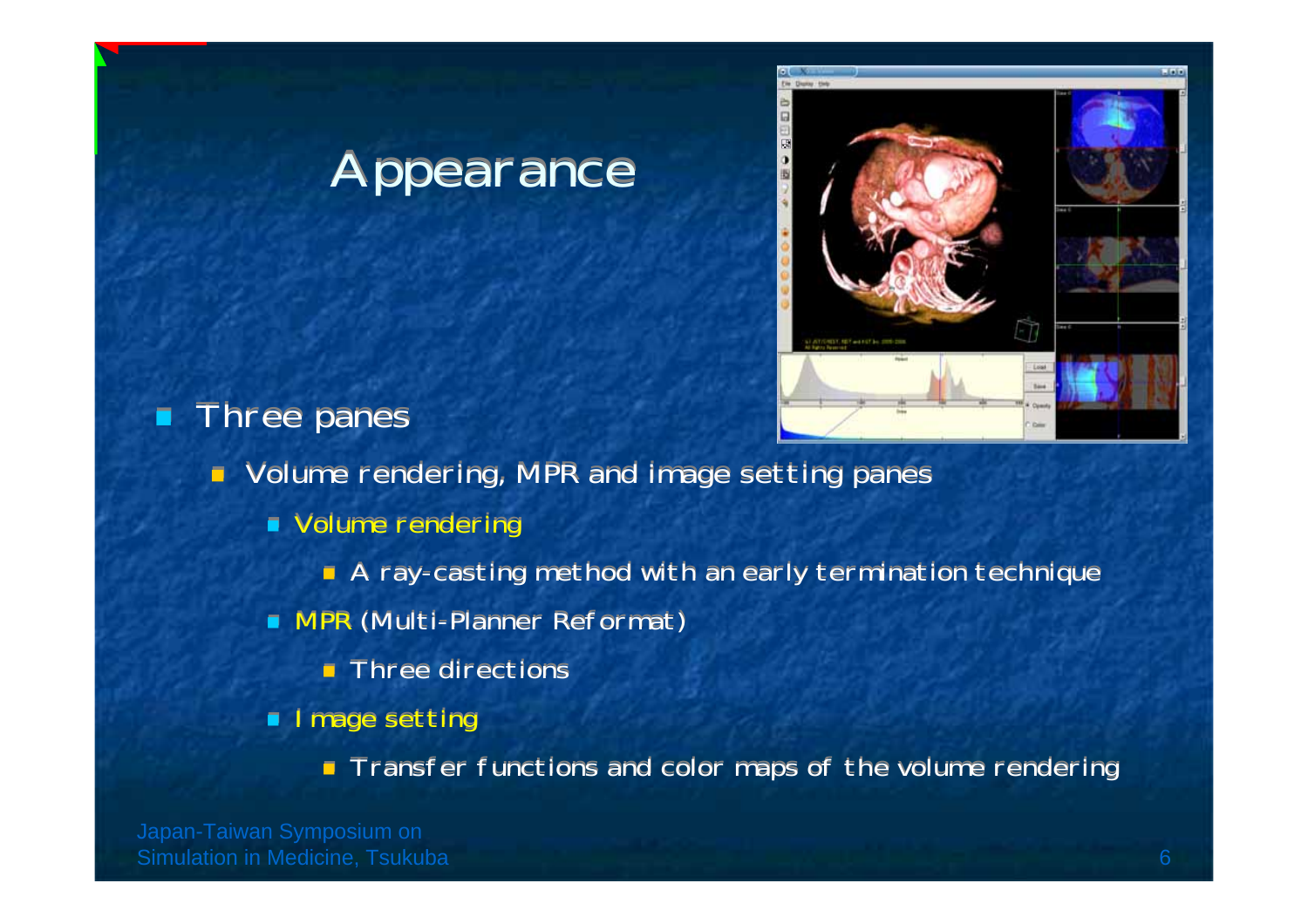# gMocren Data File (GDD file)

┓ Described data are stored Described data are stored

- modality image modality image
- ۳ dose distribution dose distribution
- ۳ Region of Interests (RoI) Region of Interests (RoI)
- П trajectories trajectories



 We provide a class library for the file I/O and a We provide a class library for the file I/O and a Geant4 sample program with our DICOM interface. Geant4 sample program with our DICOM interface.

П These are included in the Geant4 package These are included in the Geant4 package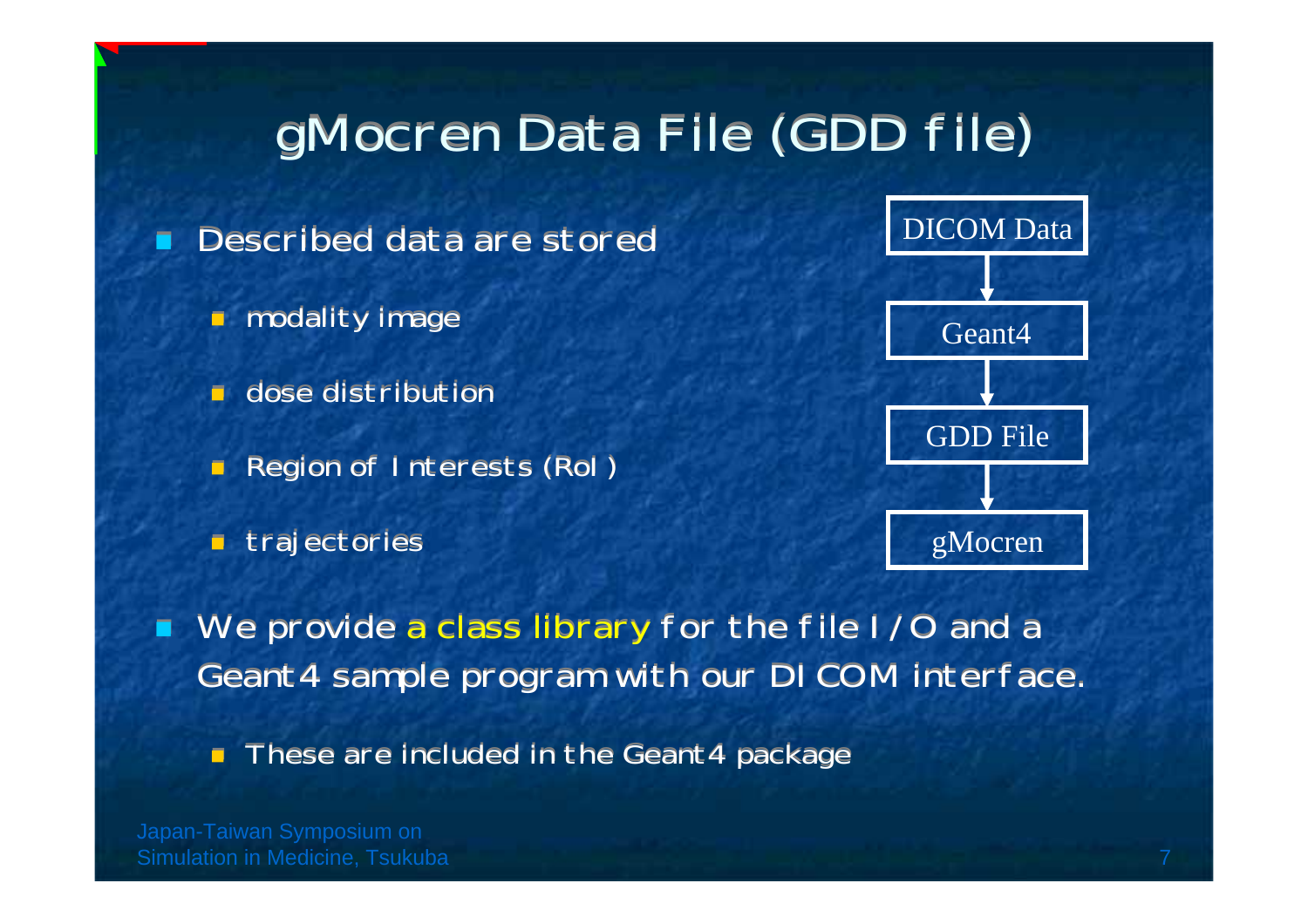# **System Requirement**

#### П OS OS

- **NS Windows 2k/XP or Linux with a GTK library**
- п CPU CPU
	- **Intel Pentium4 processor or faster**
- п **Main memory** 
	- more than 512 MB
- П HDD HDD
	- 100 MB of available space 100 MB of available space
- п No special hardware is required. However, it is the enough fast No special hardware is required. However, it is the enough fast interactive visualization. interactive visualization.
	- п **By using mouse, rotate, zoom in, zoom out, etc**
	- Use of assembler in rendering engine Use of assembler in rendering engine

Simulation in Medicine, Tsukuba 8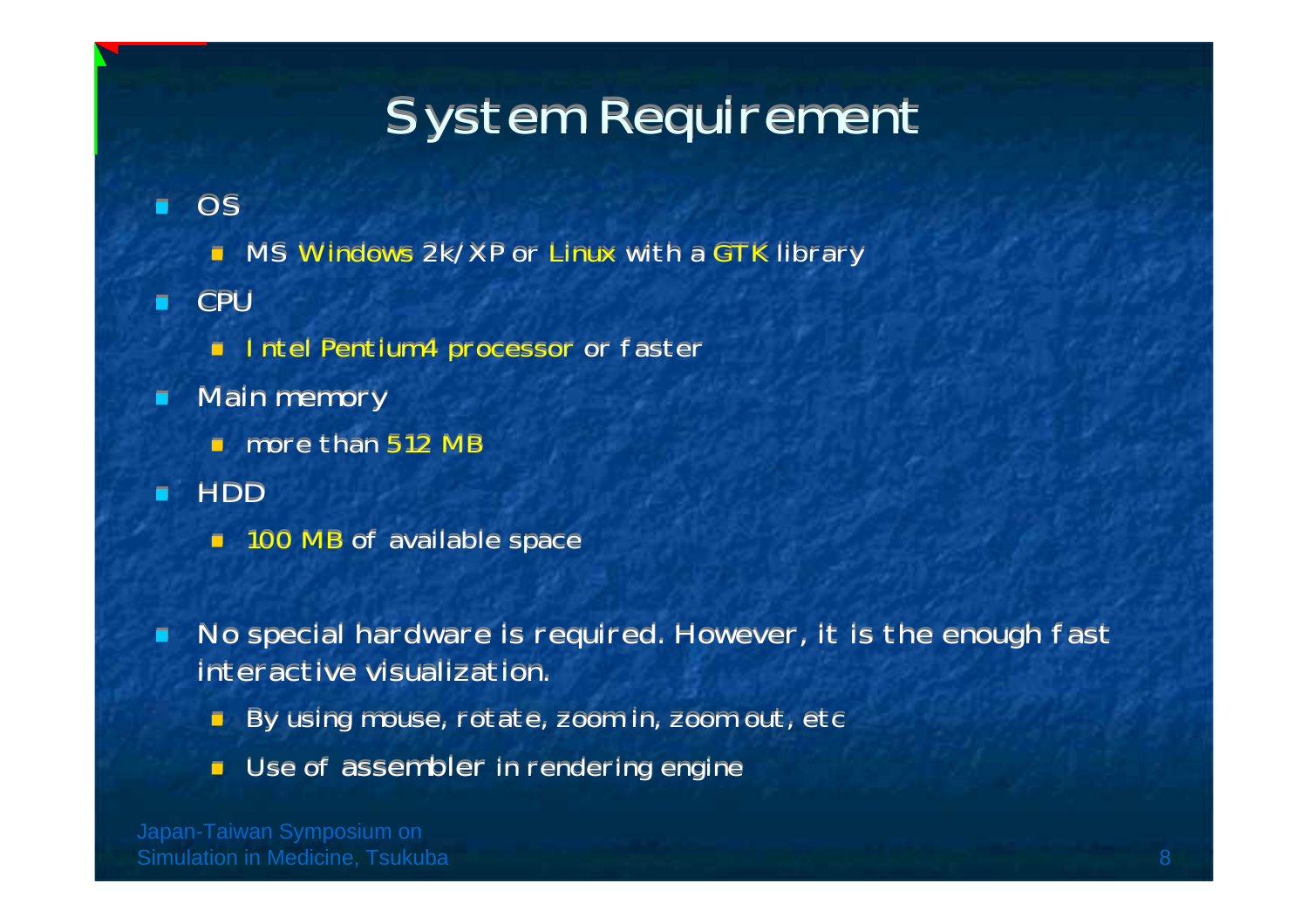# Sample Images (1)

#### A breast region data



Simulation in Medicine, Tsukuba 9



By pointing with the mouse, the dose value in the dose map region is displayed.

Dose map region

#### High-quality VR

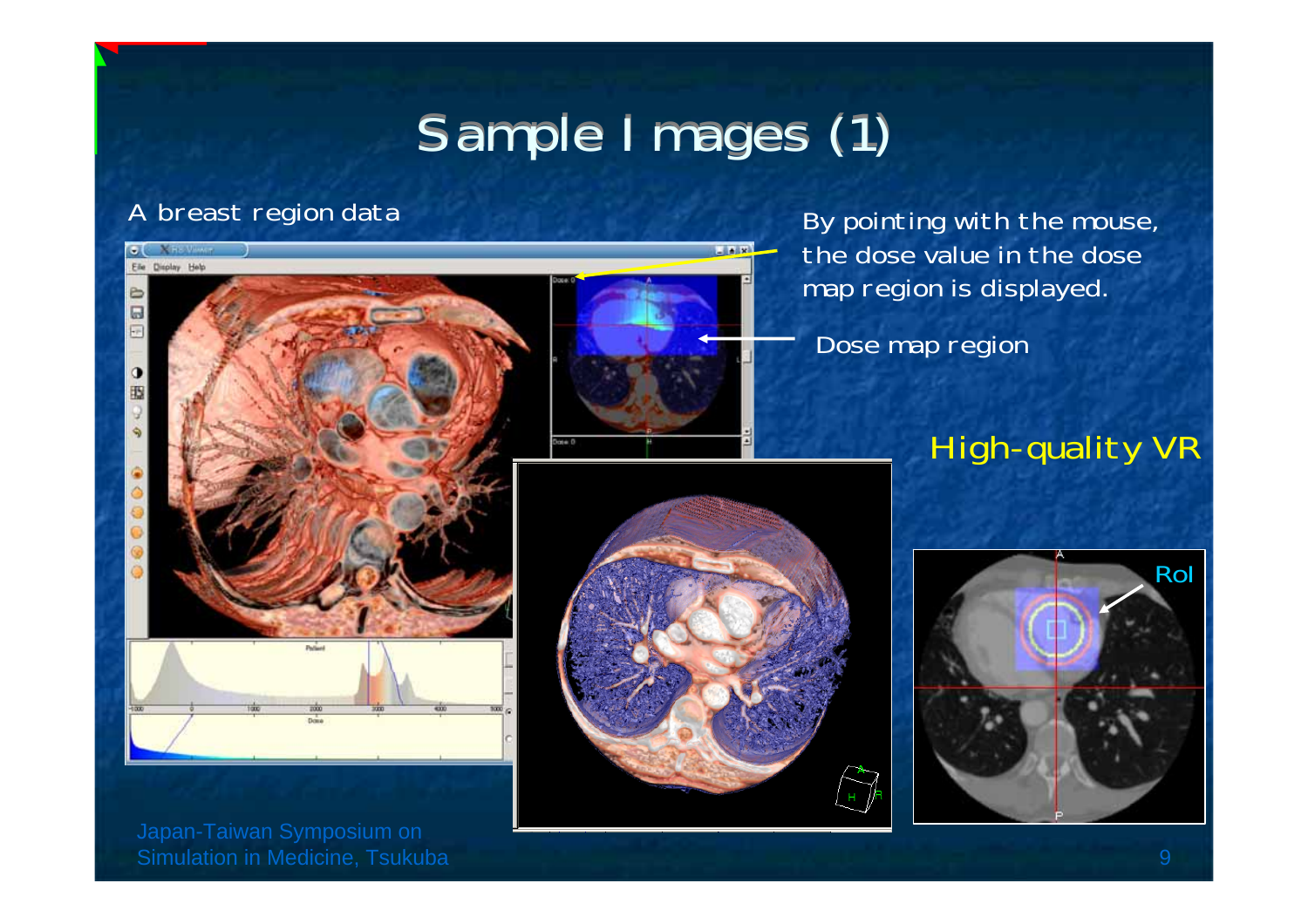# Sample Images (2)

#### A head region data

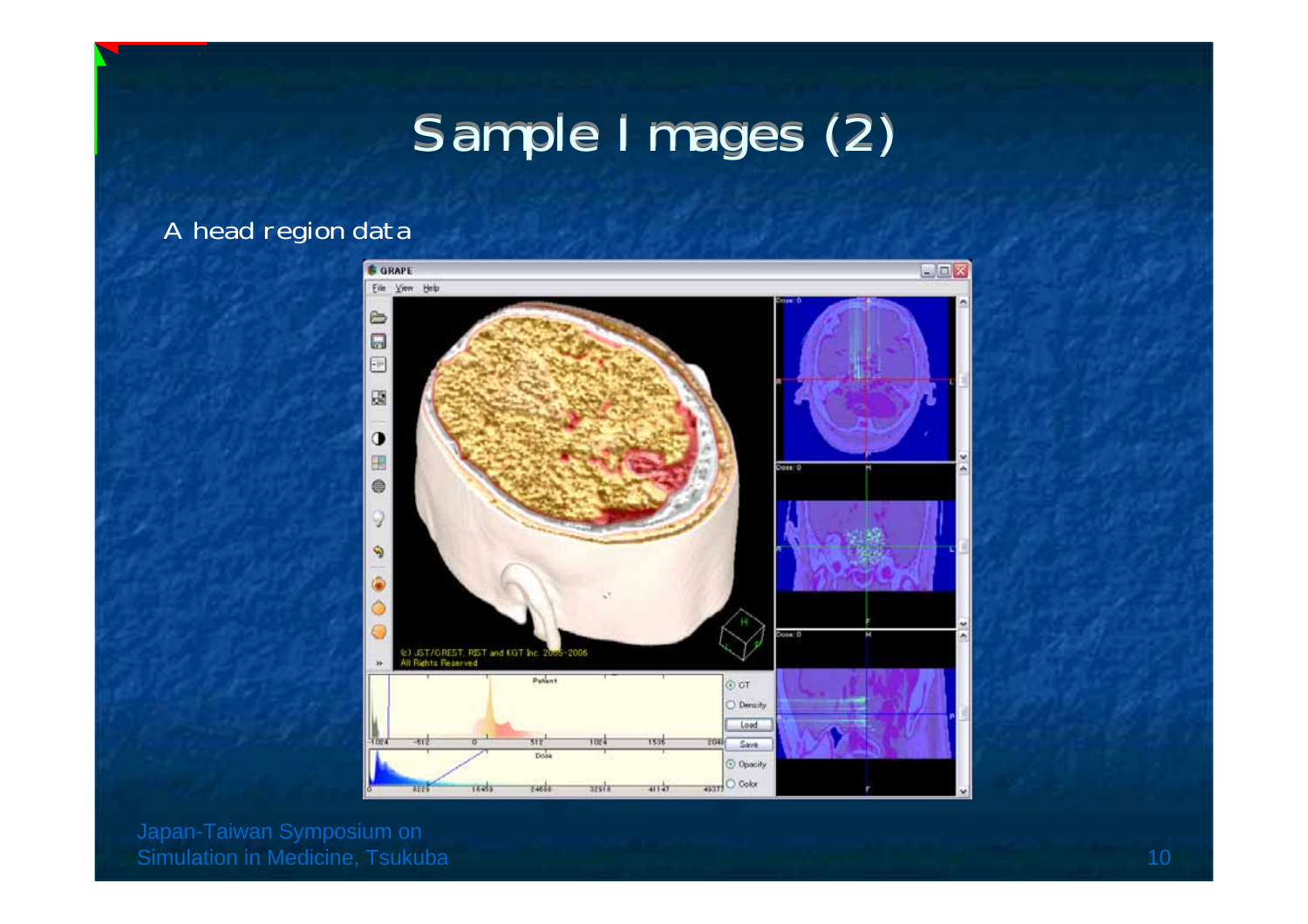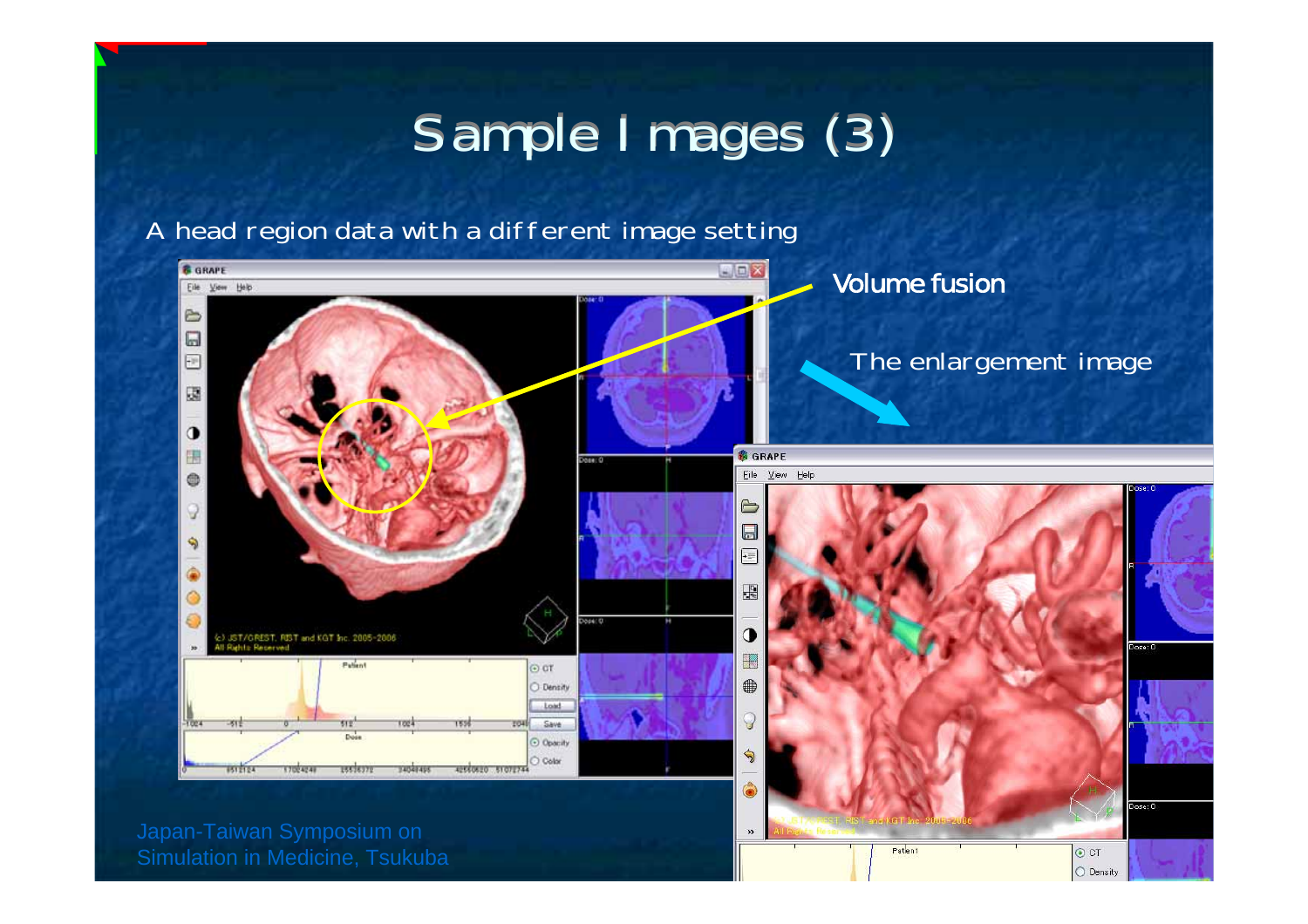## Hardware acceleration in progress

 We are developing a visualization tool with options of We are developing a visualization tool with options of hardware acceleration: hardware acceleration:Hardware-dependent but fast Hardware-dependent but fast

#### Volume Pro Volume Pro

- The hardware is expensive, however it is capable of a high speed The hardware is expensive, however it is capable of a high speed rendering of large data. (~30 fps max.) rendering of large data. (~30 fps max.)
- П GPU-based ray-casting GPU-based ray-casting
	- Relatively cheap and reasonable performance Relatively cheap and reasonable performance ( 2-3 fps in a laptop) ( 2-3 fps in a laptop)

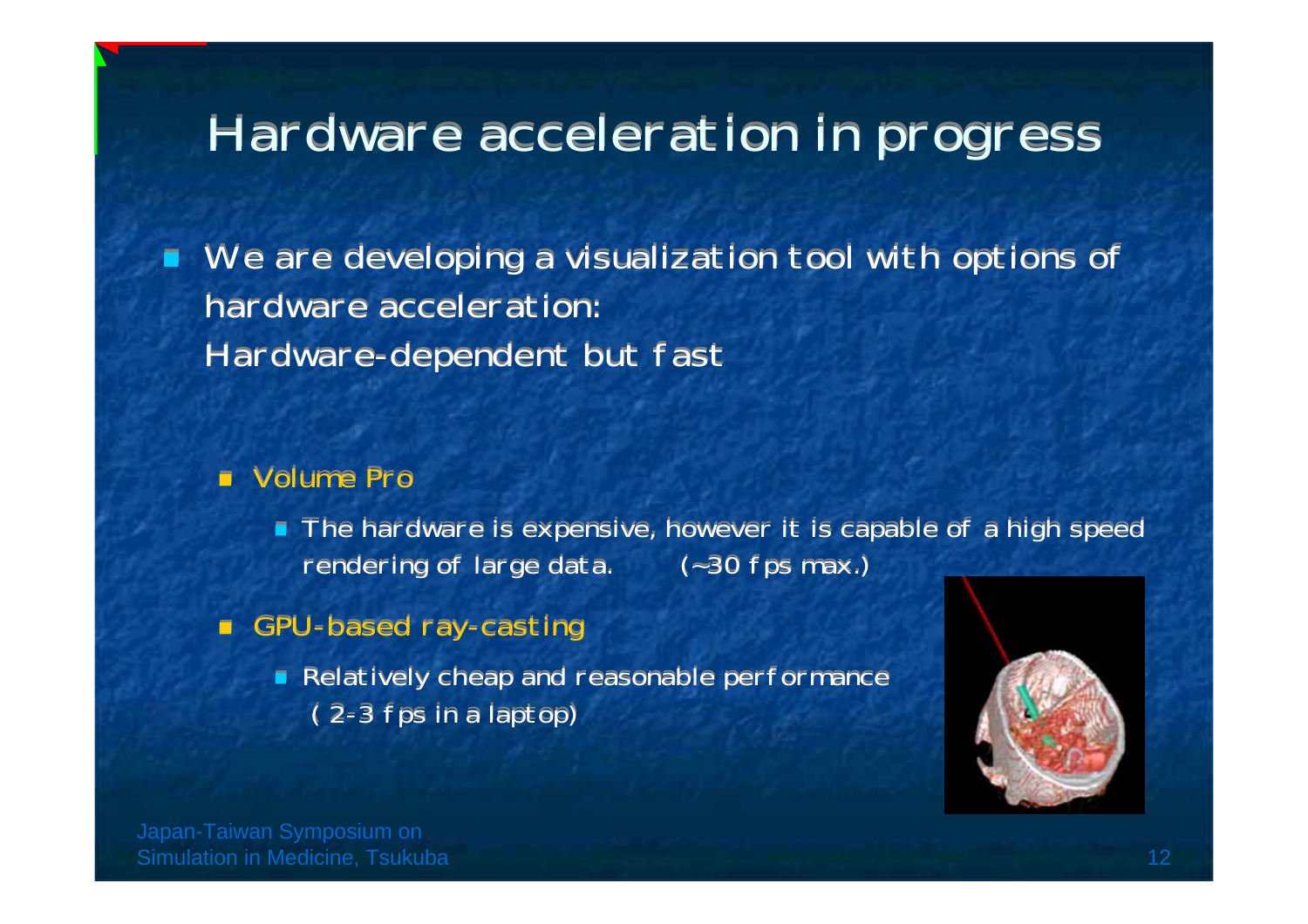## Software Distribution

#### ┑ freely available with a registration at the web site: freely available with a registration at the web site: http://geant4.kek.jp/gMocren/ http://geant4.kek.jp/gMocren/

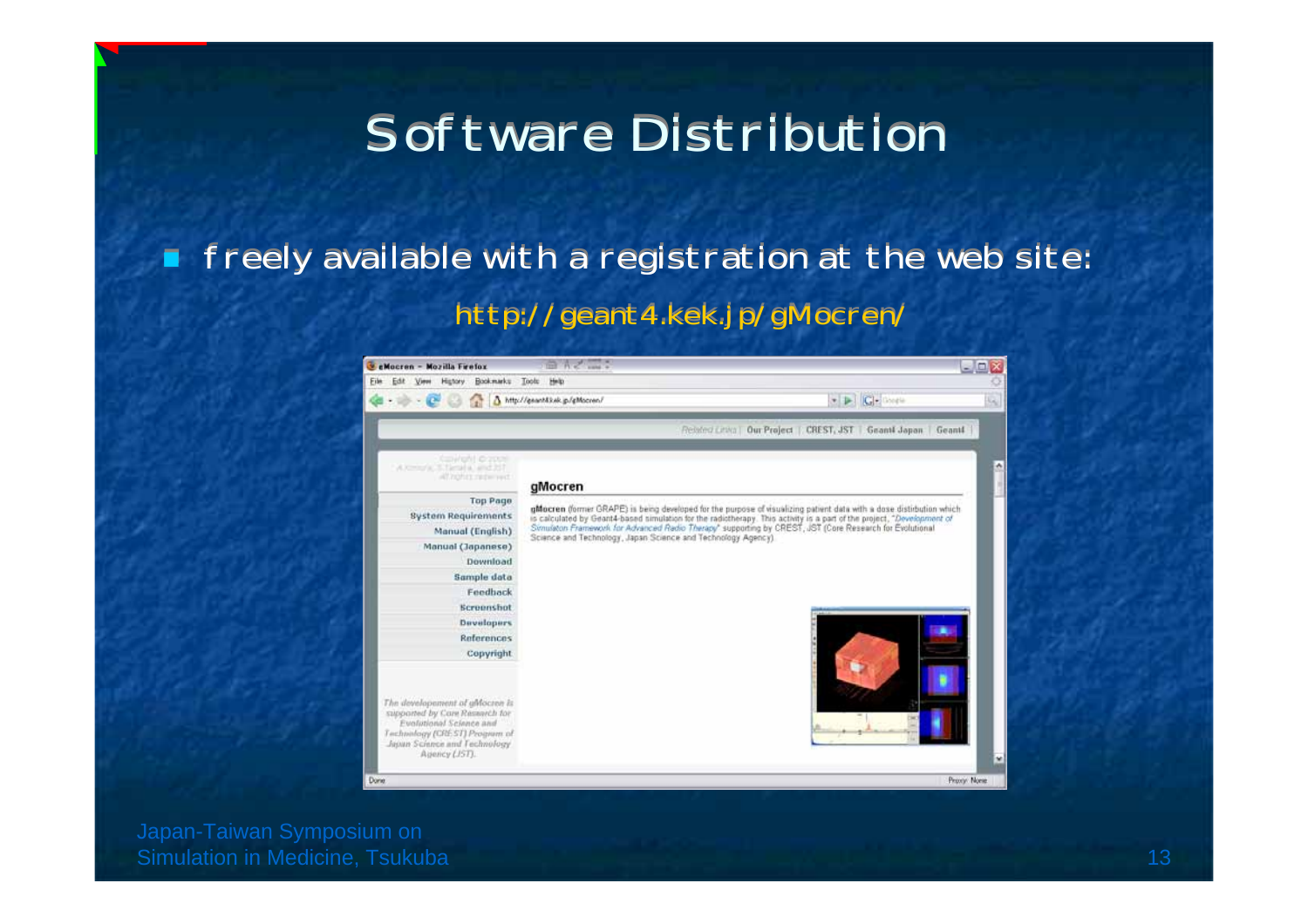# Conclusions

■ We have developed a visualization tool, gMocren, for Geant4-based medical physics applications. Geant4-based medical physics applications. p.

- gMocren realizes high-quality volume rendering of Geant4 gMocren realizes high-quality volume rendering of Geant4 simulation. simulation.
- By using gMocren, the calculated dose distribution can be By using gMocren, the calculated dose distribution can be visualized with the modality image. visualized with the modality image.
- П **It enables us to easily get debugging and intuitive** information from a Geant4 simulation. information from a Geant4 simulation.
- gMocren does not depend on any special hardware gMocren does not depend on any special hardware
	- Options of much fast hardware acceleration is also under Options of much fast hardware acceleration is also under development development